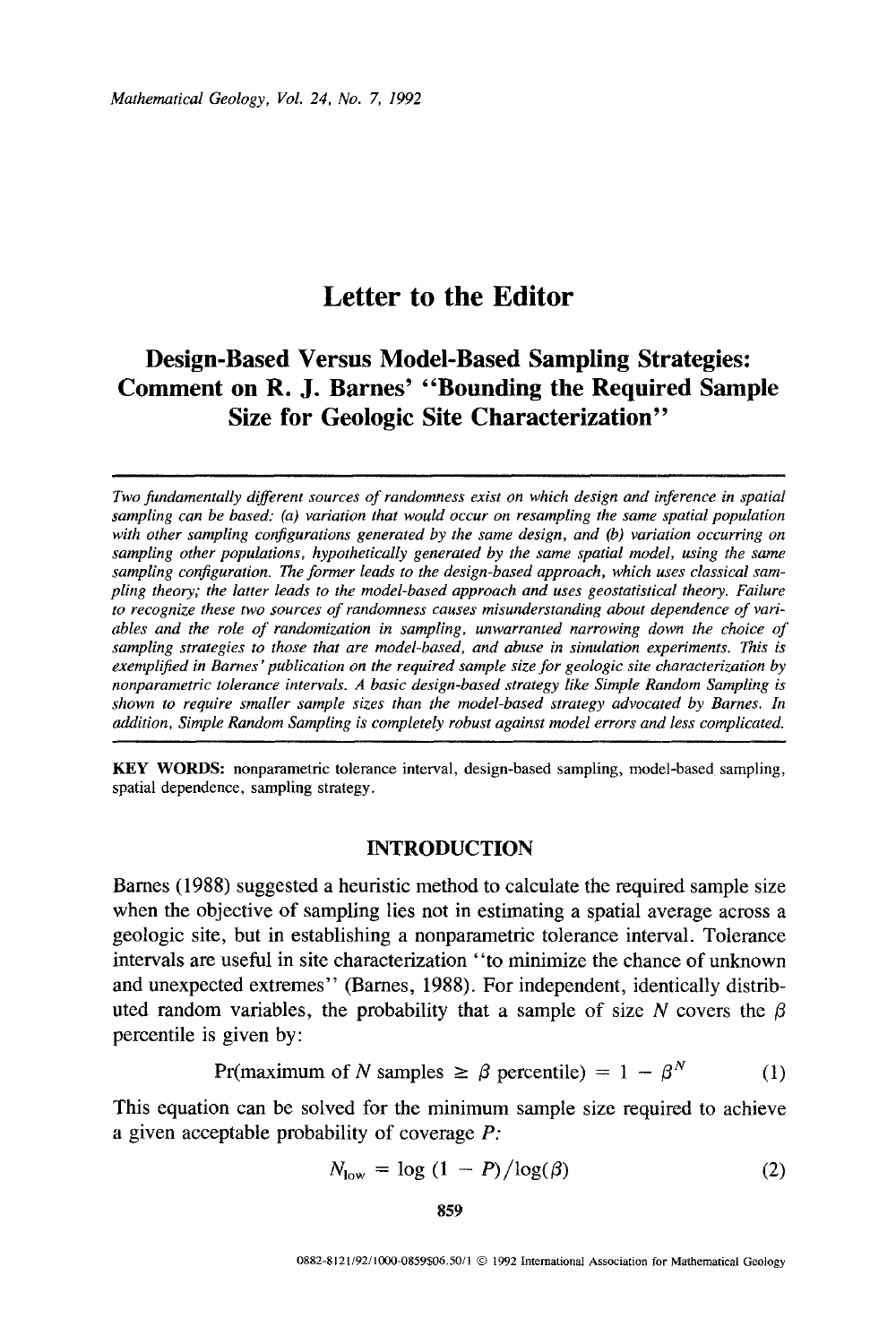Barnes argued that (i) the classical formula (1) cannot be used for site characterization, because spatial data are correlated, and that (ii) the required sample size exceeds the size required with independent data, because spatial data usually show positive correlation.

We argue that the statements are not universally true. A counter example is as follows. If the site is sampled at completely random points, say  $X_1 \ldots$  $X_N$ , then the observed values, say  $z(X_1) \ldots z(X_N)$ , are independent and identically distributed random variables (because  $X_1$ ...  $X_N$  are independent), regardless of the spatial variation of the property (De Gruijter and Ter Braak, 1990). It follows that the classical sample size formula for independent, identically distributed random variables can validly be applied. Thus, the validity of application hinges on the sampling design; the spatial structure of the property is immaterial. This example counters both statements. It is even possible to devise sampling designs that require less sampling points, instead of requiring more as Barnes (1988) lets us believe.

After summarizing Barnes' heuristic, we show that his experiment to test it is erratic in a way that illustrates the misunderstanding about the application of classical sampling theory to spatial samples as discussed by De Gruijter and Ter Braak (1990).

# **BARNES' HEURISTIC METHOD**

To account for the effect of spatial correlation, Barnes defined the equivalent number of uncorrelated samples,  $N_{eq}$ , such that

Pr(maximum of N correlated samples  $\geq \beta$  percentile) = 1 -  $\beta^{N_{eq}}$  (3)

This yields the design requirement:

$$
N_{\text{eq}} \ge N_{\text{low}} = \log(1 - P) / \log(\beta) \tag{4}
$$

Barnes established an upper bound for  $N_{eq}$ :

$$
N_{\text{eq}} \le N \tag{6}
$$

The numbering of equations follows Barnes (1988). Further, he proposed a heuristic method to estimate  $N_{eq}$  from the data. This method consists of two steps. First, an effective sample size is calculated according to

$$
N_{\rm eff} = 1' \mathbf{C}^{-1} \mathbf{1} \tag{9}
$$

where C denotes the sample-to-sample correlation matrix and **1** denotes the N-vector of ones. Then the equivalent sample size is estimated via the empirical relationship

$$
N_{\text{eq}} \approx N_{\text{eff}} \cdot \exp\left(1 - N_{\text{eff}}/N\right) \tag{11}
$$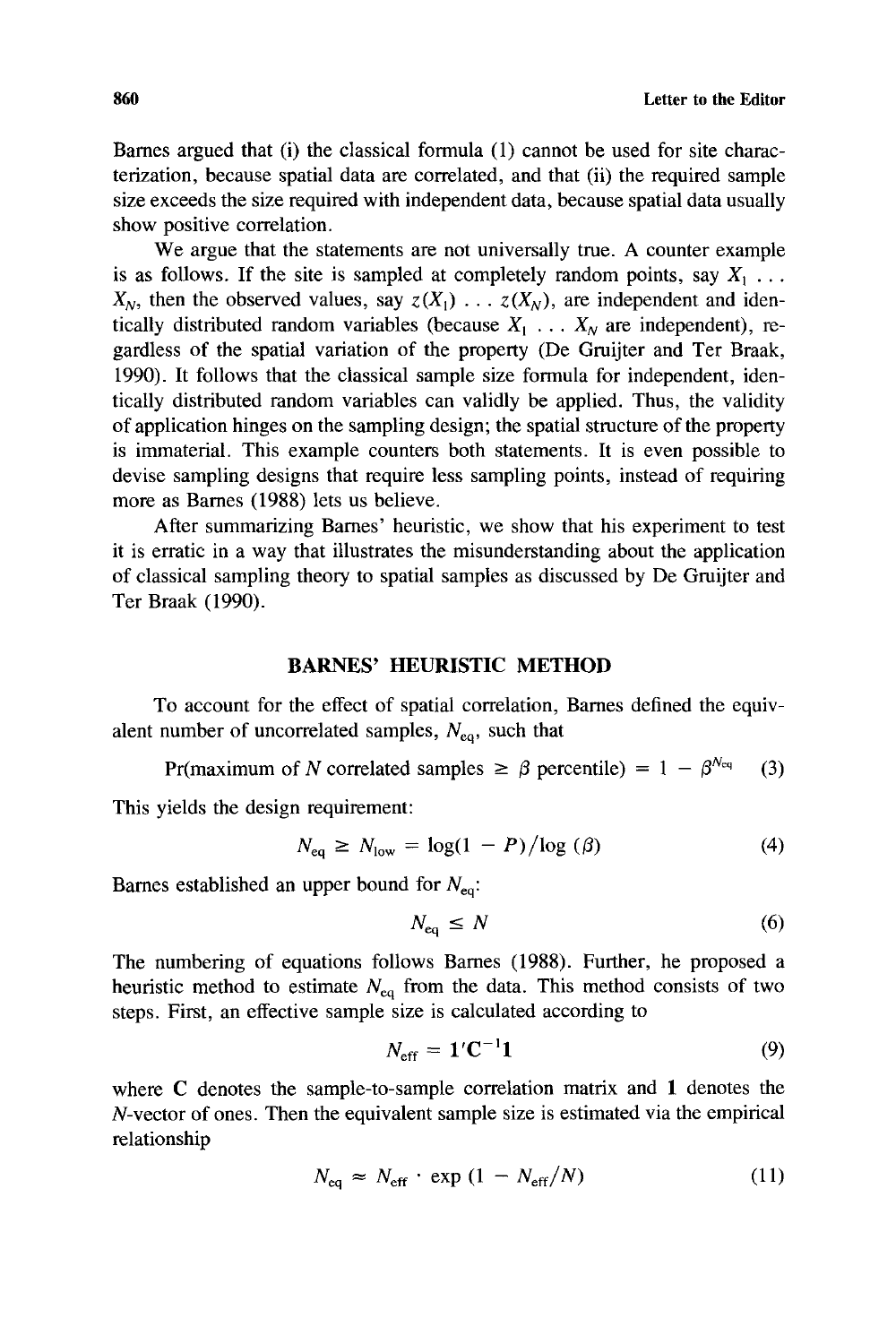established from simulated values of  $N_{\text{eff}}$  and  $N_{\text{eq}}$ . This equation actually fits the data not nearly as well as the curve in Barnes' Fig. 1 suggests; curiously, the curve drawn does not represent Eq. (11).

## COMMENT ON BARNES' CRITICAL EXPERIMENT

Barnes (1988) tested his method to determine coverage probabilities via a simulation experiment with random subsampling from existing data sets. He described his experiment as follows:

- Step (1) Select a data set of interest, a percentile of interest  $(\beta)$ , and a subset size N (less than 10% of the original data set). (The data set must be large enough to enable accurate estimation of the variogram and the true  $\beta$  percentile of the underlying distribution.)
- Step  $(2)$  Randomly select a subset of size N from the original data set.
- Step (3) Using the "known" variogram, Eq. (9), Eq. (II), and Eq. (3) calculate and save  $p_i$  for the current subset, where

$$
p_i = 1 - \beta^{N_{eq}}
$$

(The  $p_i$ s are heuristic assessments of the probability that the largest of the  $N$  samples is greater than the  $\beta$  percentile of the distribution.)

Step (4) Determine the largest value included in the selected subset and compare it to the "known"  $\beta$  percentile. Let  $T_i$  equal 1 if the largest value is greater than the  $\beta$  percentile and 0 otherwise.

Using the original data set, repeat Step  $(2)$  through Step  $(4)$  M times, counting the number of cases where the largest subset value is greater than the  $\beta$  percentile.

Barnes tested his method on seven data sets, with  $\beta = 0.95$  and  $M =$ 1000. He argued that, if the method is correct, the sum of the  $T<sub>i</sub>$ s follows an approximately normal distribution with known mean and variance, and calculated from this the expected counts and *Z* scores as reproduced in column 5 and 6 of Table 1. Finally Barnes concluded: "The results (Table 1) demonstrate in all cases that the  $N_{eq}$  concepts prove satisfactory; that is, they appear to comprise a useful tool."

It cannot be denied that the expected counts are close to the observed counts. Our criticism is different. We claim that the observed counts are inconsistent with the supposed sampling design used. The crucial point is that subsets of size N are said to be randomly selected from the original data set (Step 2). With no other qualification this has to be interpreted as Simple Random Sampling with or without replacement (the difference is immaterial here because the sample size  $(N)$  is less than 10% of the original data set). However, under Simple Random Sampling with replacement the observed values, say  $z(X_1), \ldots$  $z(X_N)$ , are independent and identically distributed random variables (because the locations  $X_1, \ldots, X_N$  are independent), regardless of the spatial variation of the property. This follows, for instance, from Theorem 6A in Parzen (1960, p.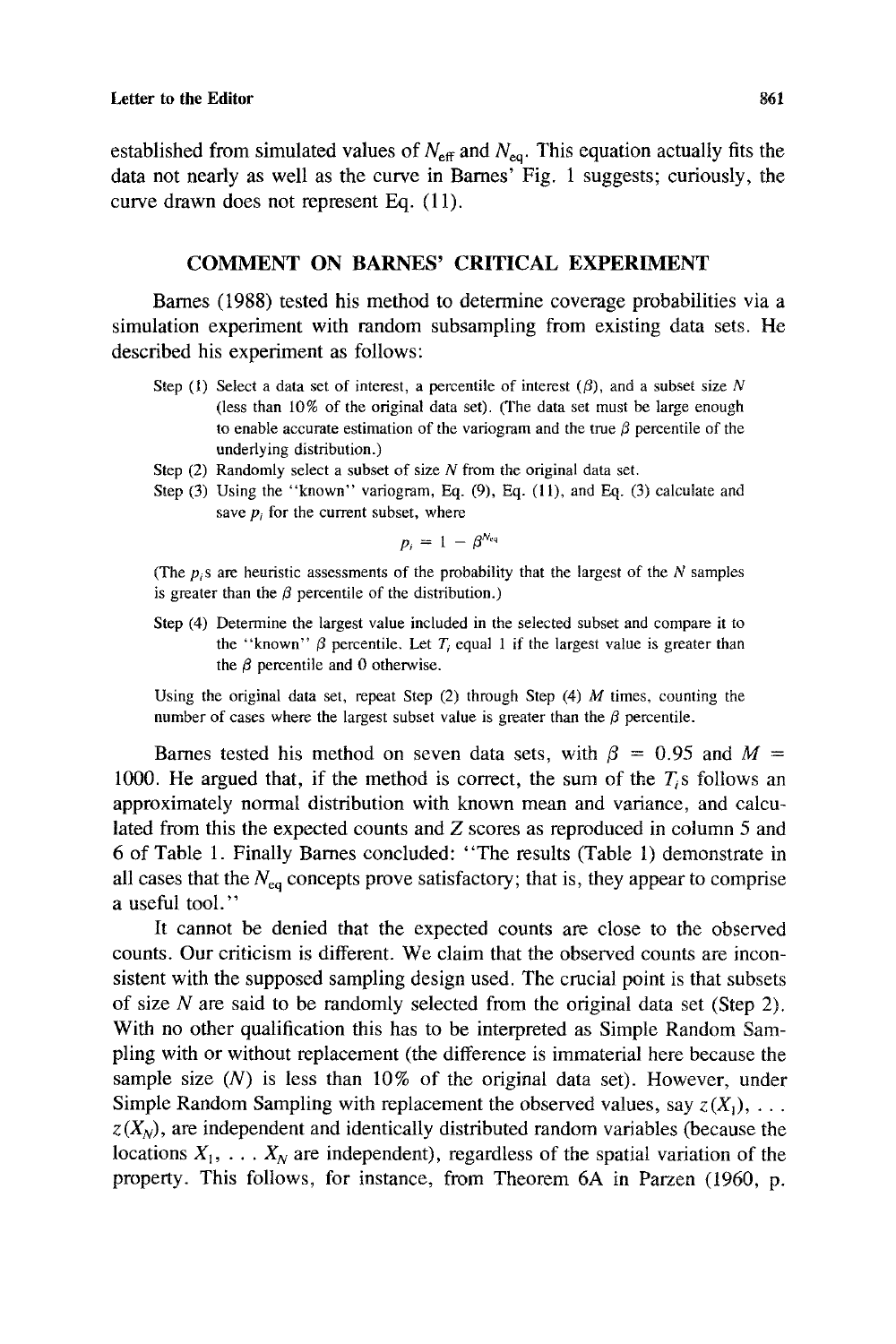| Case        | Sample<br>size | Subsample<br>size | Actual<br>count <sup>a</sup> | <b>Barnes</b> (1988) |         | Simple random<br>sampling |         |
|-------------|----------------|-------------------|------------------------------|----------------------|---------|---------------------------|---------|
|             |                |                   |                              | Exp.<br>count        | Z score | Exp.<br>count             | $Z\$    |
| A           | 250            | 25                | 546                          | 547                  | $-0.08$ | 723                       | $-12.5$ |
| B           | 203            | 20                | 467                          | 474                  | $-0.46$ | 642                       | $-11.5$ |
| $\mathbf C$ | 248            | 24                | 514                          | 535                  | $-1.42$ | 708                       | $-13.5$ |
| D           | 305            | 30                | 605                          | 600                  | $+0.34$ | 785                       | $-13.9$ |
| E           | 154            | 15                | 415                          | 401                  | $+0.96$ | 537                       | $-7.7$  |
| F           | 186            | 18                | 465                          | 444                  | $+1.30$ | 603                       | $-8.9$  |
| G           | 109            | 10                | 267                          | 286                  | $-1.34$ | 401                       | $-8.7$  |

Table 1. Barnes' Experiment Re-examined

<sup>a</sup>Number of times out of 1000 that the maximum in the subsample is greater than the 95-percentile of the sample.

 ${}^bZ$  score = (actual - expected)/(standard deviation).

295): "Let the random variables  $Y_1$  and  $Y_2$  be obtained from the random variables  $X_1$  and  $X_2$  by some functional transformation, so that  $Y_1 = g_1(X_1)$  and  $Y_2$  $= g<sub>2</sub>(X<sub>2</sub>)$  for some Borel functions  $g<sub>1</sub>(.)$  and  $g<sub>2</sub>(.)$  of a real variable. Independence of the random variables  $X_1$  and  $X_2$  implies independence of the random variables  $Y_1$  and  $Y_2$ ." See also Theorem 2 in Ash (1970, p. 84).

It follows that the classical formula for independent, identically distributed random variables (Eq. 1) can validly be applied. The last two columns of Table 1 show the expected counts and *Z* scores on the basis of formula (1). Clearly, Barnes' observed counts are inconsistent with the counts expected under random sampling (all Z-scores are less than  $-8$ ), hence the results of the experiment are inconsistent with the description of the experiment. Said simply, Barnes did not use Simple Random Sampling. We emphasize that if, for instance, a special purposive or cluster sampling technique was used this should have been mentioned explicitly and specified in detail, in view of the large effect this apparently has on the results and on the conclusion cited before.

#### COMMENT ON BARNES' **PROPOSED** SAMPLING STRATEGY

Barnes incorporated his method to estimate  $N_{eq}$  in a two-phase model-based sampling strategy, described as follows:

- Step (1) Considering the risk economics of the question at hand, select an appropriate percentile  $\beta$  and probability of coverage  $P$ .
- Step (2) Using Eqs. (6) and (4), calculate the lower bound on the number of samples required,  $N_{\text{low}}$ .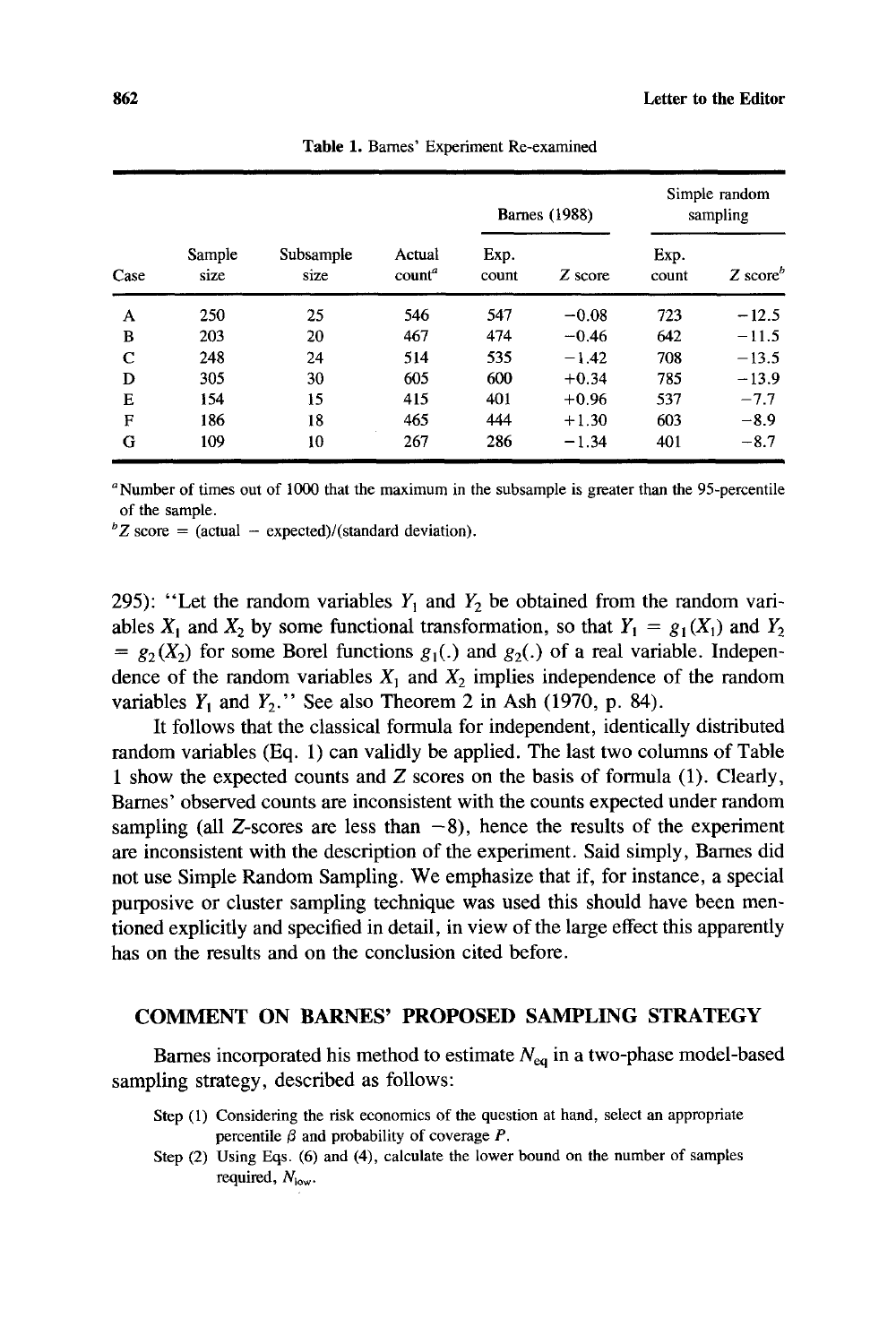- Step (3) Using all available information, locate and collect  $N_{\text{low}}$  samples. This will be called Phase I sampling.
- Step (4) Using the  $N_{\text{low}}$  samples collected during Phase I, estimate the variogram for the site.
- Step (5) Solicit Phase II candidate sampling plans in an ordinary manner but, using the estimated variogram Eqs. (9) and (11), select only from the plans which satisfy Eq. (4).

This strategy is inferior to the basic design-based strategy of Simple Random Sampling combined with Eq. (1), for the following reasons.

1. Barnes' strategy would normally require a considerably larger sample size for the same coverage probability. Under Simple Random Sampling not more than  $log(1 - P)/log(\beta)$  samples are needed (Eq. 2), where P denotes the required probability of coverage. This is the lower bound of the number required by Barnes' strategy.

2. Barnes' strategy is approximative only and liable to impairment by model errors, whereas Simple Random Sampling with Eq. (1) is exact and independent of any model.

3. Barnes' strategy is much more complicated.

In the class of design-based strategies it is possible to reduce the sample size as required with Simple Random Sampling even further by employing stratification, grid sampling, and other variance-reduction techniques. Sedransk and Smith (1988) discuss this for the related problem of quantile estimation. Classical papers on the sample size problem for distribution-free tolerance limits are those of Wilks (1941), Scheffe and Tukey (1944), and Murphy (1948). Sample size for other types of tolerance limits has been discussed by Faulkenberry and Weeks (1968), Miller (1989), and Odeh et al. (1989).

# **CONCLUDING REMARKS**

It is worth noting that interpretation of the coverage probability in designbased strategies differs from that in model-based strategies. The former is the probability that the largest sample value exceeds a given population percentile under repeated sampling according to given design. The latter is the probability of exceeding the percentile in a set of fixed sample points, for a random realization of the postulated spatial model. We feel that in the context of site characterization the design-type of coverage probability may be more valuable than the model type. In addition, is seems appropriate to have statistical control over selection of sample locations by a suitable form of randomization. Without this precaution even unconscious personal preferences may lead to significantly biased results, as has been repeatedly demonstrated (Yates, 1935).